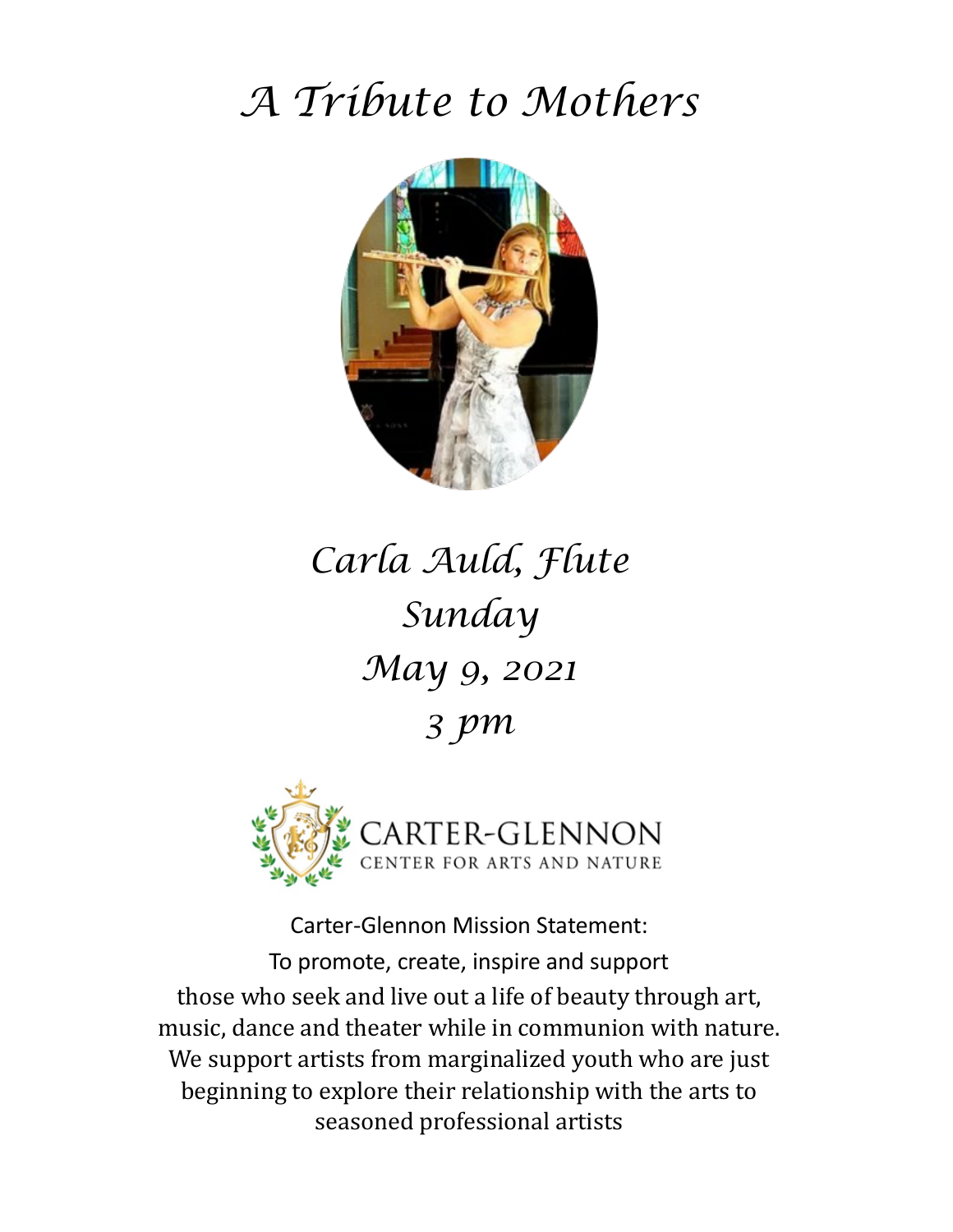### Program

Honeybee ……………………..…………………………..………… L.Elise Carter

|--|--|

## A brief intermission

La Joie de Vivre…………………………………………………….. Aaron Alter

# (World Premier)

|--|--|--|

| <b>Fantasie Brilliant</b> |  |
|---------------------------|--|
|                           |  |

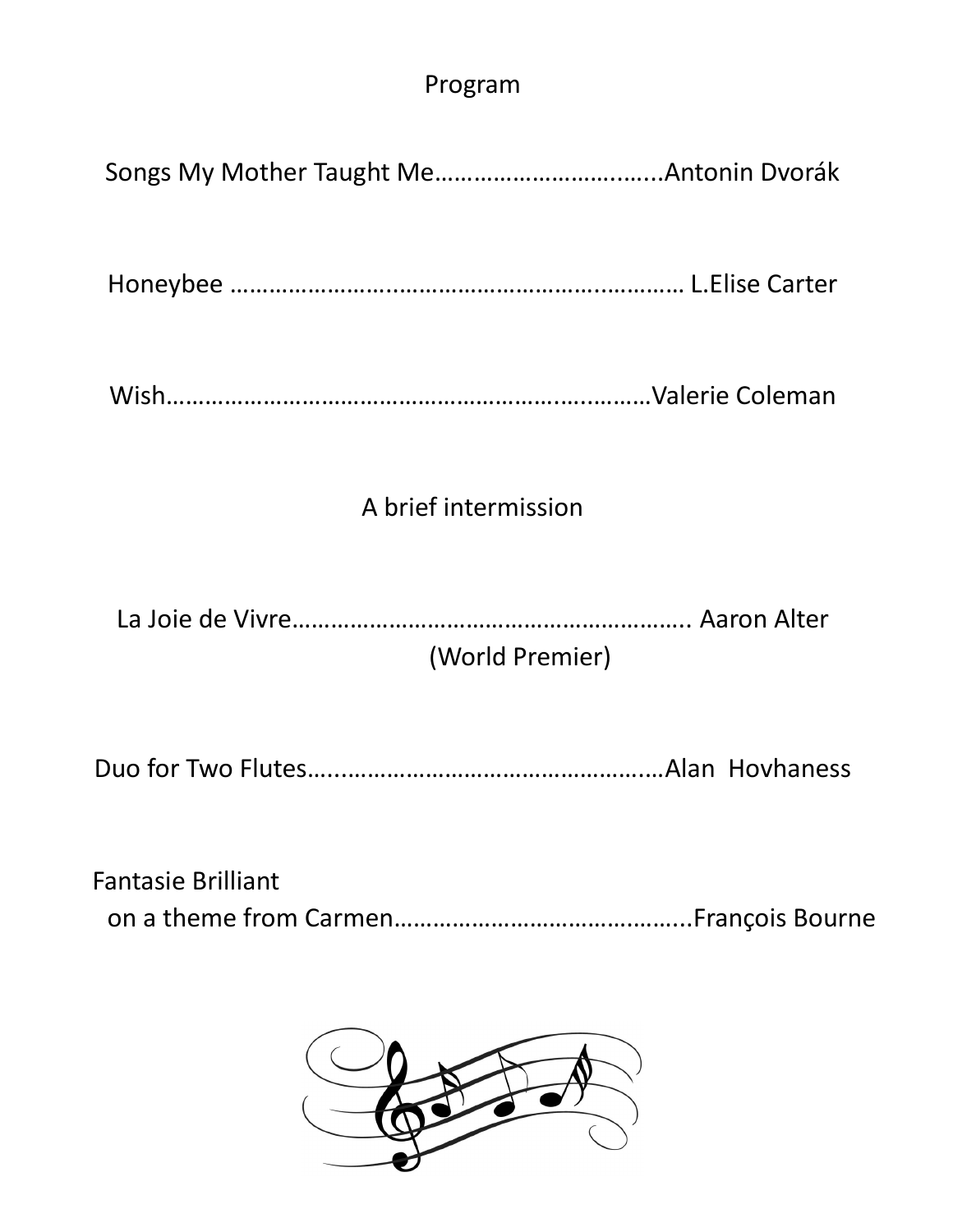### **Carla Auld**

Mrs. Auld's performances as solo flutist and chamber musician have been described as "entirely captivating and impressive" by audience goers. Carla's first solo album, "Beauty in America" was described as "beguiling … perfect technical command " "surpassingly beautiful flute playing" by Fanfare Magazine (2009). In the same article, her playing was compared to that of Claude Monteaux and Sir James Galway. Garnering first place in an international flute competition sponsored by Cosmo Buono in 2010, Carla has gone on to present concertos and new works composed for the flute throughout the United States. Ms. Auld is a member of the flute, violin and cello trio, The London Trio, The All-Women Woodwind Quintet and most recently, the AULD Flute and Piano Duo.Ms. Auld has premiered the works of composers, Jason Hoogerhyde, Allen Cohen, Steven Giammarino, Franco Santarelli, John McMurtery, Peter Bacchus, Ricky Lombardo, Elise Carter, Jeremiah Bornfield, William Volliinger and more. The American composer and New Jersey native, James Cohn has recently completed a concertino written for Carla Auld which will be performed as soon as it is safe to do so.



#### **Michael Fennelly**

Praised as a pianist with "flair and energy" (The New York Times), Bösendorfer artist Michael Fennelly received a knighthood in Spain in honor of his historic completion of George Gershwin's unfinished setting of Rhapsody in Blue for solo piano, orchestra, and symphonic chorus, which he performs later this season with the National Chorale in Lincoln Center. Michael has toured extensively on all seven continents, from Andorra and Antarctica to Zimbabwe and Xinjiang. Dr. Fennelly represented the US State Department on a tour of Japan, made his solo piano debut in Carnegie Hall, was the US winner of the Horowitz Competition in Kiev, and is Music Director of the Athena Music Foundation. MichaelFennelly.com Athena-MusicFoundation.org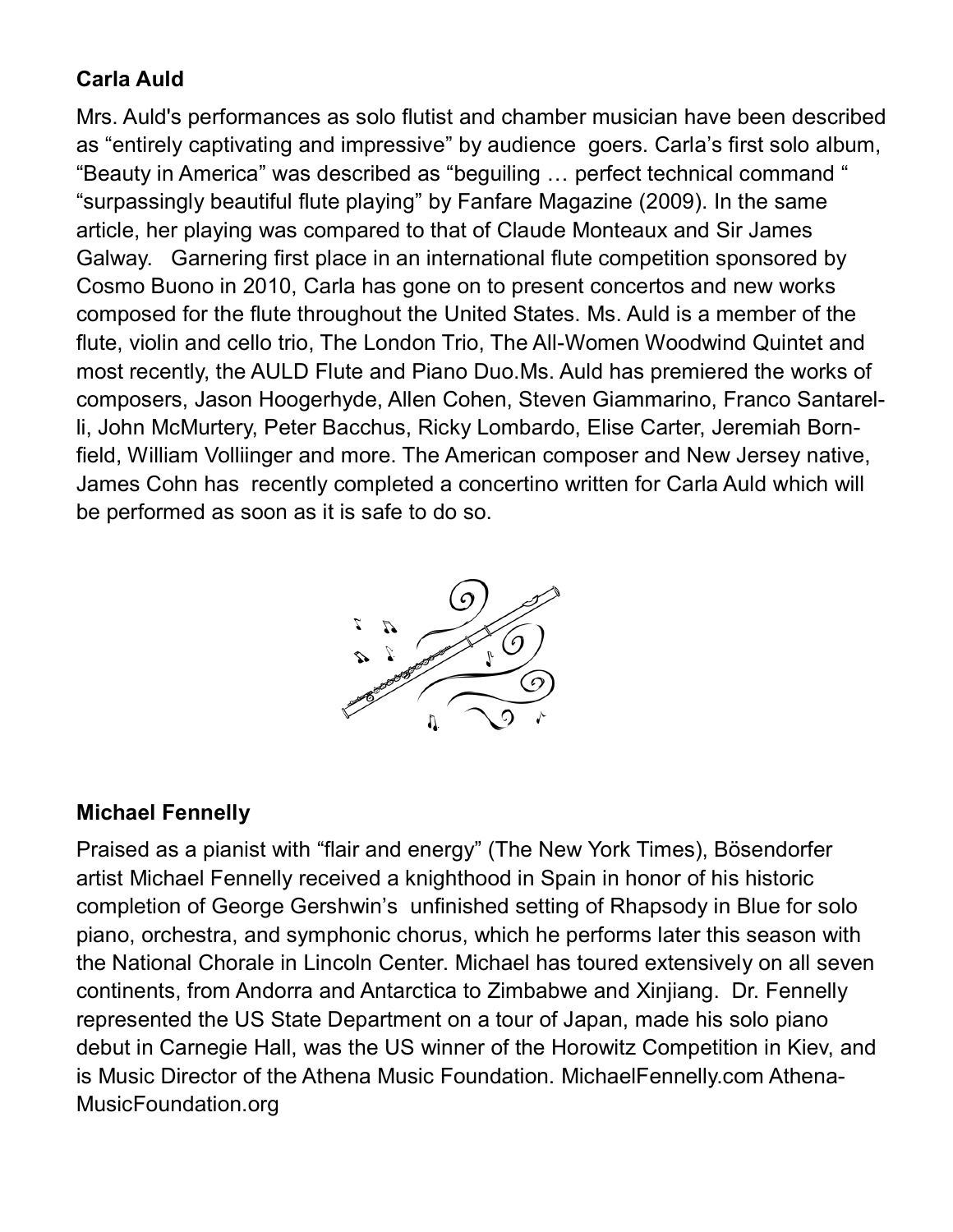#### **L. Elise Carte**r

Elise Carter, flutist was presented in solo recital in 2005 and 2007 at Weill Recital Hall in Carnegie Hall by Artists' International She is a member of Uptown Flutes, appearing on all four of their CD's. She holds BM from Univ, Wisconsin, and an MM from Montclair State in NJ. She is a published composer with Theodore Presser and Art of Sound Music, and her piece *Triptych for Flutes* was performed at the 2009 National Flute Convention and was recorded on the latest Uptown Flute CD "Streaming Dreams". She is a founding member of the NJ Flute Society and founder of Carter-Glennon Center for Arts and Nature. Ms Carter is an adjunct at Drew Univ., and directed NJ Flute Choir day from 2009-2019. She is Organist and Music Director at Calvary Lutheran Church and Music Therapist for Camp Acorn, Inc.

#### **Lauren Hosford**

Lauren Hosford was born to a musical family and her happiest childhood memories are of neighborhood sing-a-longs with her father playing the acoustic guitar. At age 6, she began playing the flute after asking the band teacher daily when she would be allowed to join the band. In 3rd grade, she started the horn and the rest is history. After receiving a diploma from the Juilliard Pre-College, she studied with worldrenowned horn professor, Doug Hill. She has been subbing on Broadway for 20 years on various shows including The Lion King, Curtains, and Young Frankenstein and also has played the Radio City Christmas Spectacular numerous times. She also enjoys performing with orchestral groups and has played at the American Ballet Theatre at the Metropolitan Opera House, as well in Alice Tully Hall, and at Carnegie Hall. Currently she resides with her family in Leonia, New Jersey, known as the Athens of New Jersey due to the huge number of musicians residing there.

#### **Aaron Alter**

Chicago-born composer Aaron Alter received his Bachelor of Music degree from Northwestern University, where he studied piano with Frances Larimer and Gui Mombaerts, and composition with Lynden DeYoung and David Noon. He received his Master of Fine Arts Degree from Princeton University, where he studied with Milton Babbitt and Jim Randall.

Aaron's new music, first performed in 2015, which Aaron calls his "New Beginning," is an exploration of a new style and energy that defies categorization. His music is available on the Sarton, Phasma Music and Sheridan Music Studio labels.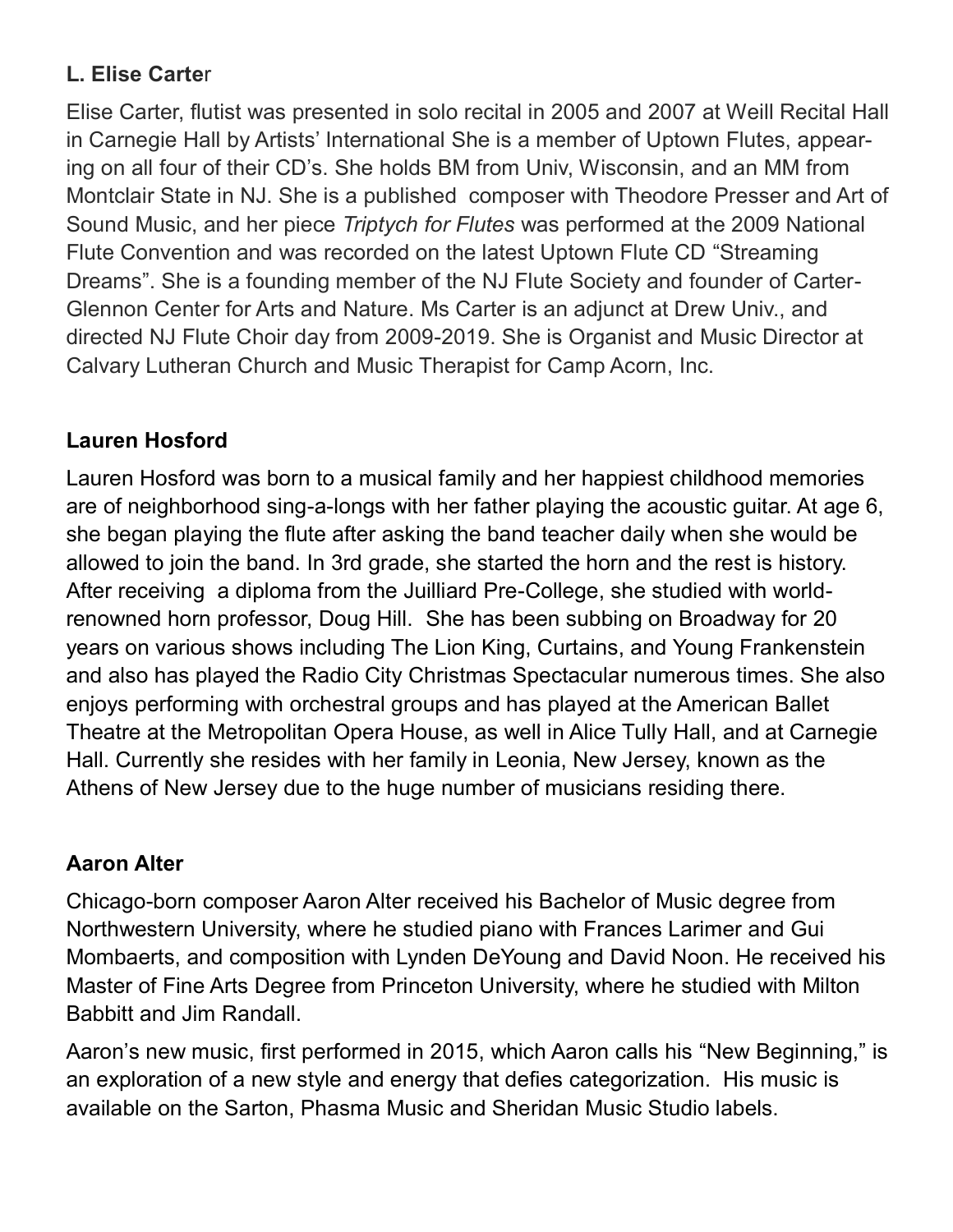We thank you for your generosity in coming to the concert. We would like to thank our performers for the performance tonight as well.

Thank you to Ramapo GeoScience for the financial backing, and Carla Auld for her Artistry, hard work and dedication to this endeavor.

Thank you to Calvary Lutheran Church for allowing us to perform in this beautiful space and supporting this effort.

Thank you to Robyn Rohslers Floral Designs for the donations of the raffle prizes of a beautiful wreath and the basket of gardening tools.





#### **A Word About the Carter-Glennon**

#### **Summer Music & Arts Camp**

The proceeds from tonight's concert go towards our Carter Glennon Summer Camp (CGSC). This year it is a day program, we anticipate a week long overnight camp next year when COVID19 is behind us. CGSC seeks to provide an intensive experience in the Arts for those who attend while also providing opportunities to go out in nature, with hiking in nearby Arboretums and nature reserves that are in close proximity to Drew University. Carter-Glennon Center for Arts and Nature believes that artists get inspiration, respite and increased creativity from experiencing nature. At the summer camp, the relationship between nature and art is emphasized, in hopes students will come away from the camp with a new outlook on life. With the opportunity to create lasting friendships and experience a University campus as well, the camp provides a multifaceted experience for the campers.

If you know a student who would like to attend our summer camp this year, please direct them to our website:

www.carter-glennon.org/summer-arts-camp